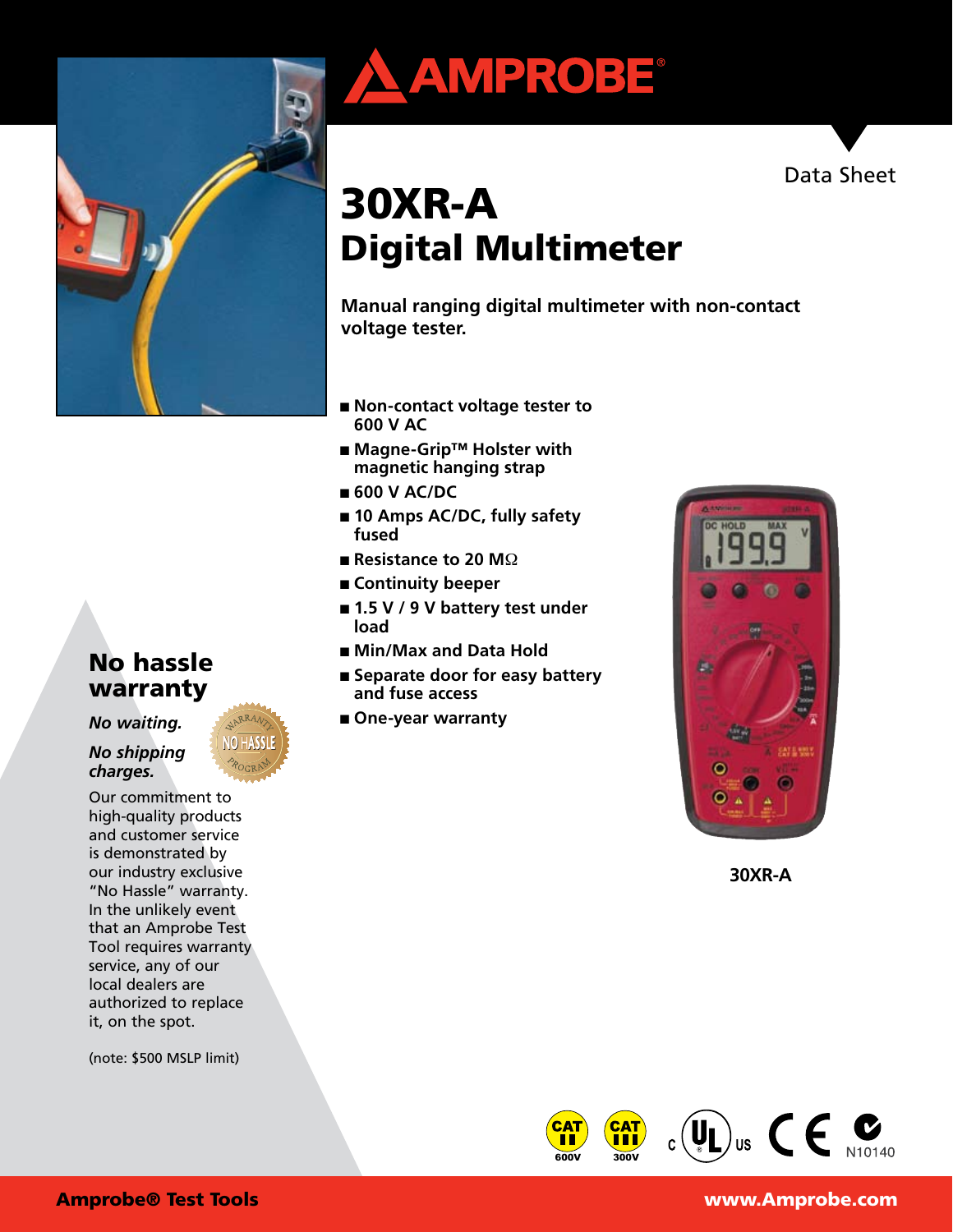

### **30XR-A Digital Multimeter**

# Data Sheet

### **General Specifications**

| <b>Manual Ranging</b>         |                                                                 |
|-------------------------------|-----------------------------------------------------------------|
| Display:                      | 3-1/2 digit LCD, 1999 counts                                    |
| <b>Display Update Rate:</b>   | 2.5/sec, nominal                                                |
| <b>Power Battery:</b>         | 9 V NEDA 1604, JIS 006P, IEC 6F22                               |
| <b>Battery Life:</b>          | 200 hrs typical (carbon-zinc)                                   |
| <b>Operating Temperature:</b> | 0 °C to 45 °C at $<$ 70 % R.H.                                  |
| <b>Storage Temperature:</b>   | -20 °C to 60 °C, 0 to 80 % R.H. with battery removed from meter |
| <b>Dimensions:</b>            | 196 x 92 x 60 mm (7.7" x 3.5" x 2.4")                           |
| Weight:                       | 426 gr (0.94 lb) without holster, including battery             |
|                               |                                                                 |

# **Specifications (at 23 °C ± 5 °C, <75 % R.H. non-condensing)**

| <b>Function</b>              | Range                                                             | <b>Accuracy</b>            |
|------------------------------|-------------------------------------------------------------------|----------------------------|
|                              |                                                                   |                            |
| <b>DC Voltage</b>            |                                                                   |                            |
| Ranges                       | 200 mV, 2 V, 20 V, 200 V, 600 V                                   |                            |
| <b>Accuracy</b>              | all ranges:                                                       | $\pm$ (1 % rdg + 1 dgt)    |
| <b>Resolution</b>            | 100 µV                                                            |                            |
| <b>Input Impedance</b>       | $10 \text{ M}\Omega$                                              |                            |
| AC Voltage (45 Hz to 500 Hz) |                                                                   |                            |
| Ranges                       | 200 mV, 2 V, 20 V, 200 V, 600 V                                   |                            |
| Accuracy                     | all ranges:                                                       | $\pm$ (1.5 % rdg + 4 dgts) |
| <b>Resolution</b>            | 100 µV                                                            |                            |
| <b>Input Impedance</b>       | 10 M $\Omega$                                                     |                            |
| <b>DC Current</b>            |                                                                   |                            |
| Ranges                       | 200 µA, 2 mA, 20 mA, 200 mA, 10 A                                 |                            |
| Accuracy                     | 200 µA to 200 mA ranges:                                          | $\pm$ (1.5 % rdg + 1 dgt)  |
|                              | 10 A range:                                                       | ± (2.0 % rdg + 3 dgts)     |
| <b>Resolution</b>            | $0.1 \mu A$                                                       |                            |
| <b>Voltage Burden (Max)</b>  | 200 µA range: 1 mV/µA                                             |                            |
|                              | 2 mA range: 100 mV/1mA                                            |                            |
|                              | 20 mA range: 13 mV/1 mA                                           |                            |
|                              | 200 mA range: 4.6 mV/1 mA                                         |                            |
|                              | 10A range: 40 mV/1 A                                              |                            |
| AC Current (45 Hz to 500 Hz) |                                                                   |                            |
| Ranges                       | 200 µA, 2 mA, 20 mA, 200 mA, 10 A                                 |                            |
| <b>Accuracy</b>              | 200 µA to 200 mA ranges:                                          | $\pm$ (2.0 % rdg + 4 dgts) |
|                              | 10A range:                                                        | $\pm$ (2.5 % rdg + 4 dgts) |
| <b>Resolution</b>            | $0.1 \mu A$                                                       |                            |
| <b>Voltage Burden</b>        | <b>See DC Current</b>                                             |                            |
| <b>Resistance</b>            |                                                                   |                            |
| Ranges                       | 200 Ω, 2 kΩ, 20 kΩ, 200 kΩ, 2 MΩ, 20 MΩ                           |                            |
| <b>Accuracy</b>              | 200 $\Omega$ to 200 k $\Omega$ ranges: $\pm$ (1.0 % rdg + 4 dgts) |                            |
|                              | $2 M\Omega$ range: $\pm$ (1.5 % rdg + 4 dgts)                     |                            |
|                              | 20 M $\Omega$ range: $\pm$ (2.0 % rdg + 5 dgts)                   |                            |
| <b>Resolution</b>            | 100 $m\Omega$                                                     |                            |
| <b>Open Circuit Voltage</b>  | 200 Ω range: 3.0 V DC                                             |                            |
|                              | All other ranges: 0.3V DC typical                                 |                            |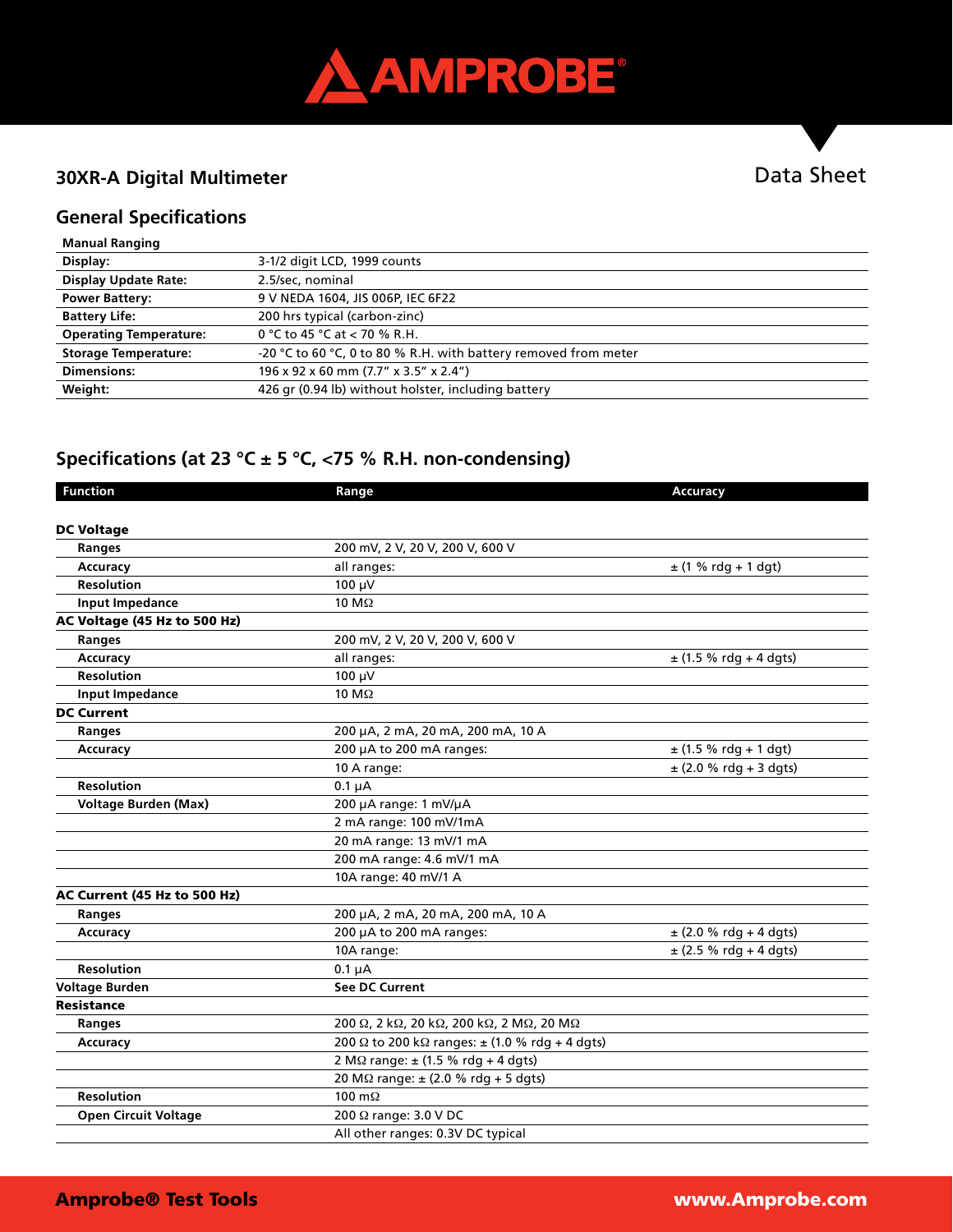

# **30XR-A Digital Multimeter**

# Data Sheet

# **Specifications (at 23 °C ± 5 °C, <75 % R.H. non-condensing), cont.**

| <b>Function</b>                           | Range                                                               | <b>Accuracy</b>            |  |
|-------------------------------------------|---------------------------------------------------------------------|----------------------------|--|
| Continuity                                |                                                                     |                            |  |
| <b>Audible Indication</b>                 | $75 \Omega$                                                         | $\pm$ 25 $\Omega$          |  |
| <b>Response Time</b>                      | $100 \text{ ms}$                                                    |                            |  |
| <b>Diode Test</b>                         |                                                                     |                            |  |
| <b>Test Current</b>                       | 1.0 mA (approximate)                                                | $\pm$ (1.5 % rdg + 3 dgts) |  |
| <b>Resolution</b>                         | 0.001V                                                              |                            |  |
| <b>Open Circuit Volts</b>                 | 3.0 V typical                                                       |                            |  |
| <b>Battery Test</b>                       |                                                                     |                            |  |
| Ranges                                    | 1.5 V, 9 V                                                          | $\pm$ (3.5 % rdg + 2 dgts) |  |
| <b>Resolution</b>                         | 1 mV, 10 mV                                                         |                            |  |
| <b>Load Test Current</b>                  | 1.5 V range: 150 mA typical                                         |                            |  |
|                                           | 9 V range: 5 mA typical                                             |                            |  |
| <b>Non-Contact Voltage Detector (NCV)</b> |                                                                     |                            |  |
| <b>AC Volts</b>                           | 70 to 600 V ac                                                      |                            |  |
| <b>Red LED and Audible Indicator</b>      |                                                                     |                            |  |
| <b>Overload Protection</b>                |                                                                     |                            |  |
| AC/DC Voltage 400 mV range:               | 600 V DC or 600 V AC RMS 15 sec                                     |                            |  |
| All other ranges:                         | 600 V DC or 600 V AC RMS                                            |                            |  |
| AC/DC Current uA/mA input:                | F 0.25 A/600 V Min. I.R. 30 kA (6.3 x 32 mm)                        |                            |  |
|                                           | 10 A input F 10A / 600V, Min. I.R. 100 kA, (10 x 38 mm)             |                            |  |
|                                           | (10 A for 4 minutes maximum followed by a 12 minute cooling period) |                            |  |
| Resistance                                | 600 V DC or 600 V rms                                               |                            |  |
| Continuity                                | 600 V DC or 600 V AC RMS                                            |                            |  |
| <b>Diode Test</b>                         | 600 V DC or 600 V AC RMS                                            |                            |  |
| <b>Battery Test</b>                       | 600 V DC or 600 V AC RMS                                            |                            |  |